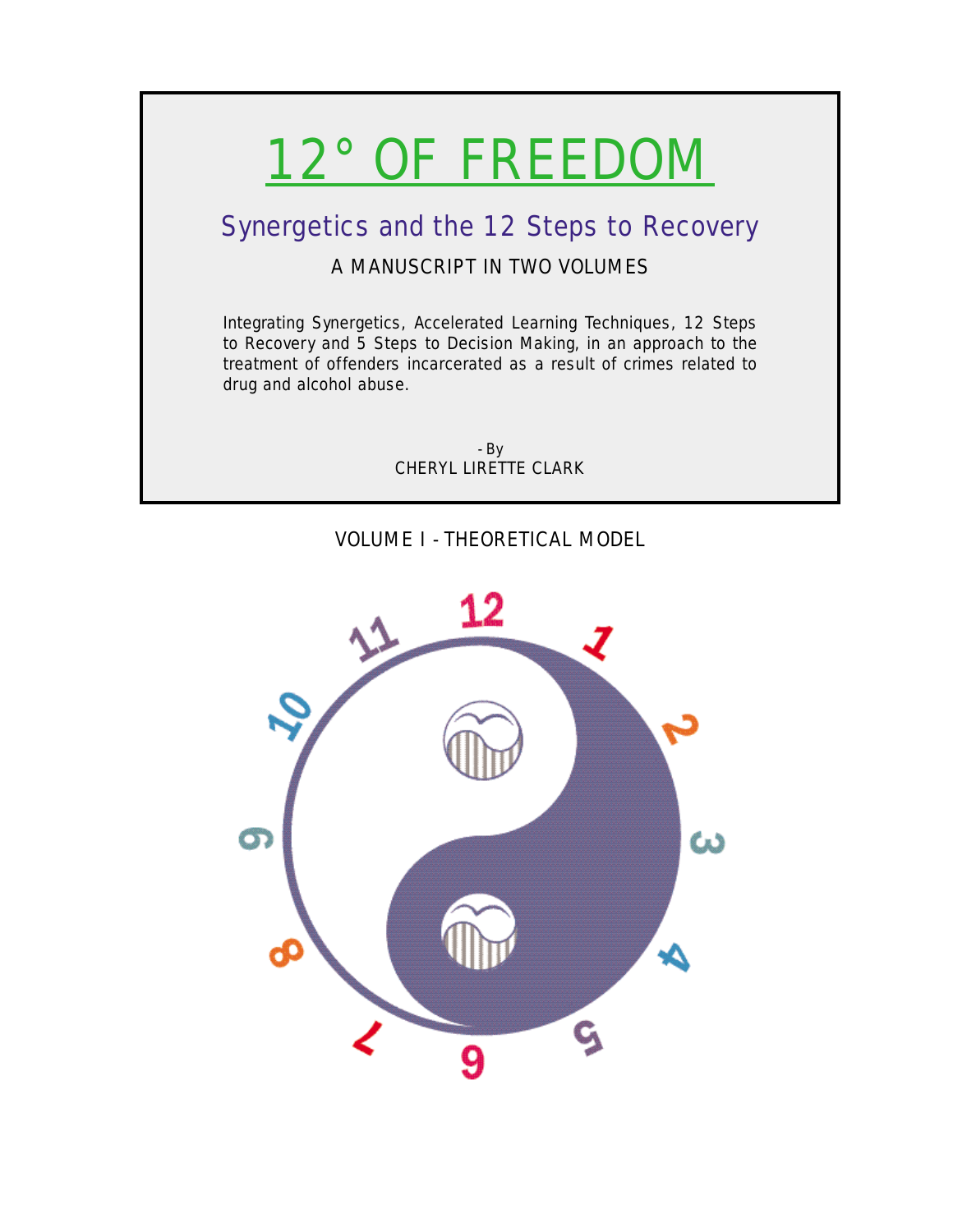# 12° OF FREEDOM SYNERGETICS AND THE 12 STEPS TO RECOVERY

### VOLUME I - THEORETICAL MODEL

**BY** 

CHERYL LIRETTE CLARK

©2001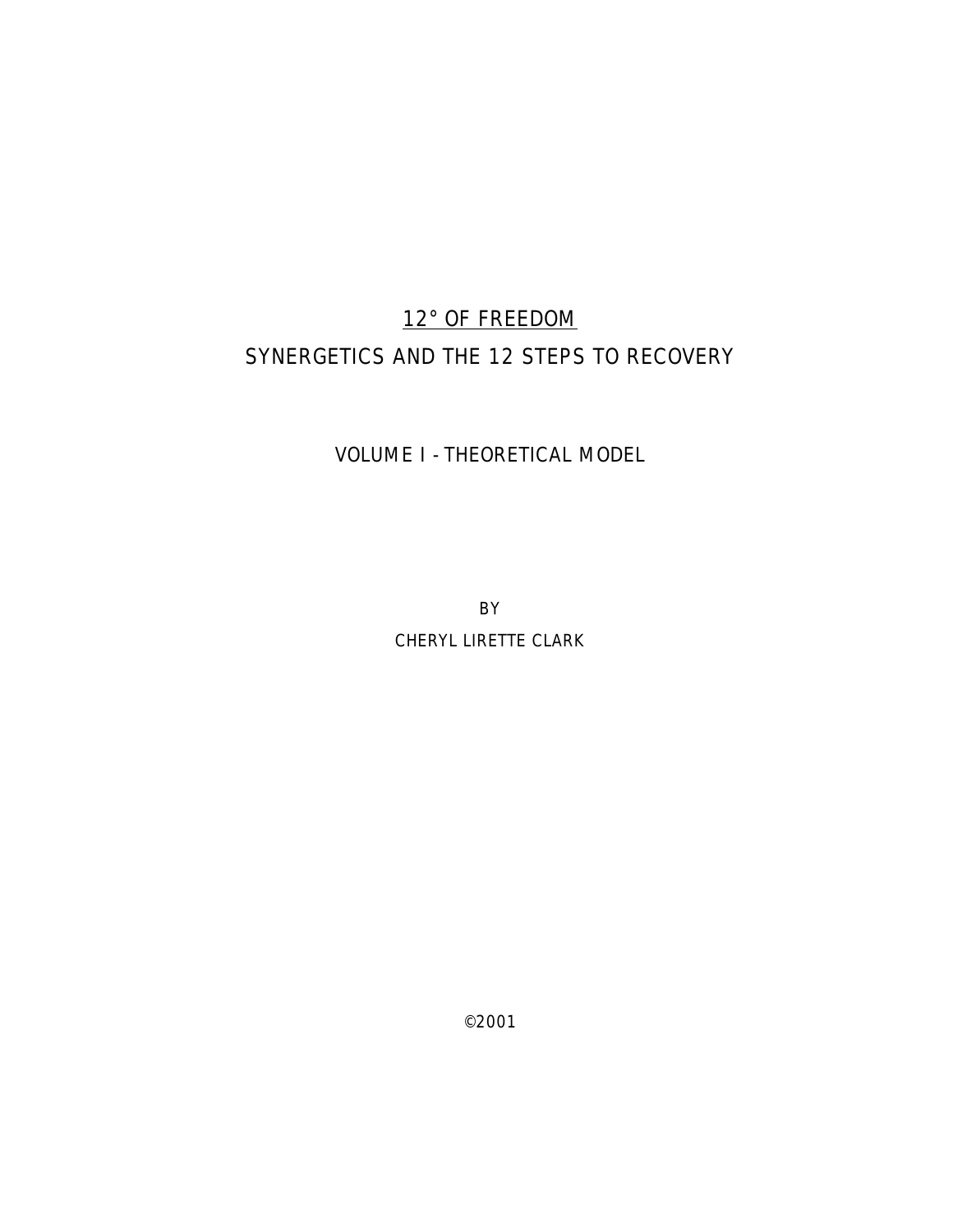## 12° OF FREEDOM

## SYNERGETICS AND THE 12 STEPS TO RECOVERY

## A MANUSCRIPT SUBMITTED TO THE FACULTY OF THE SCHOOL OF HEALTH AND HUMAN SERVICES OF COLUMBIA COMMONWEALTH UNIVERSITY IN CANDIDACY FOR THE DEGREE OF DOCTOR OF PHILOSOPHY

#### **BY**

#### CHERYL LIRETTE CLARK

#### DECLARATION OF AUTHENTICITY

I declare that all material presented to Columbia Commonwealth University is my own work, or fully and specifically acknowledged wherever adapted from other sources. I understand that if, at any time it is shown that I have significantly misrepresented material presented to the University, any degree or credits awarded to me on the basis of that material may be revoked.

| Cheryl L. Clark                   | Date |
|-----------------------------------|------|
| Izola Dixon-Floyd, Faculty Mentor |      |
| Dean Walter J. Rollin, HHS        |      |
| Member, Academic Council          |      |
| Member, Academic Council          |      |
| Member, Academic Council          |      |

School of Health and Human Services 127 East Main, Missoula, MT 59802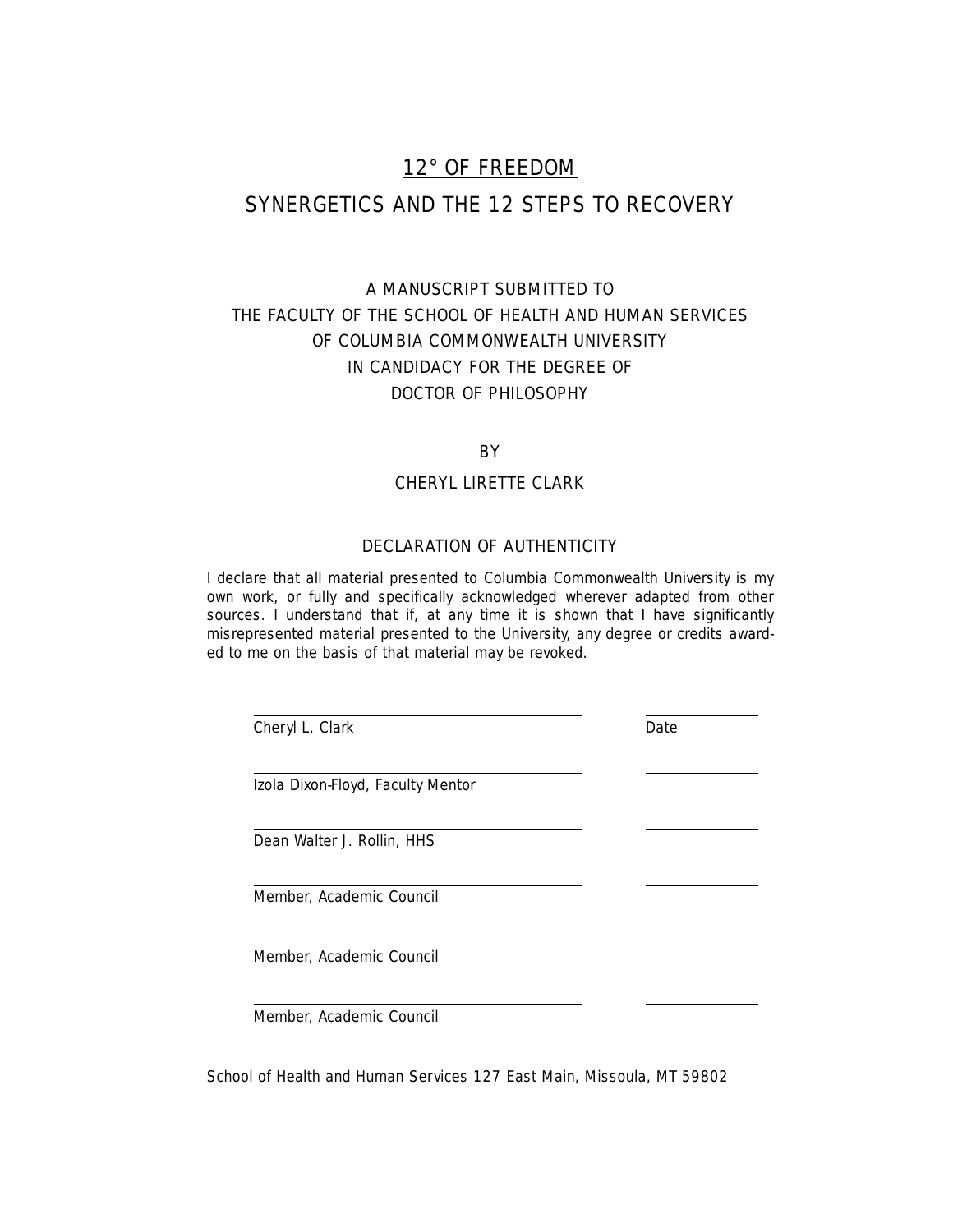#### **DEDICATION**

It is with deepest gratitude and much love that I dedicate this work to my mother, Eileen Sloan Lirette Coghill. A young war widow, just shy of 18 when I was born, she sacrificed much to ensure that I would have the means to a good education. Very often she did without things for herself so that she could save the small monthly allowance she was allotted from the government as a "War Orphan's" benefit for me,—even though her widow's benefit was cancelled because she made more than \$50 per month from her clerical jobs. She did this to ensure there would be money set aside to pay for my college education, a dream she held for me from before I was born. Her love for all her children knows no bounds and I am proud to be her first, the one she *"practiced"* on.

She also proofed every word of this document, checking my still creative spelling and typing, about which she once asked when I was in undergraduate school and she carefully re-typed my papers, corrected my grammar and made sense of my writing, *"How can you be in college when you can't spell or type?"* 

My reply, *"You can."*

Thanks, Mom, for so much, always.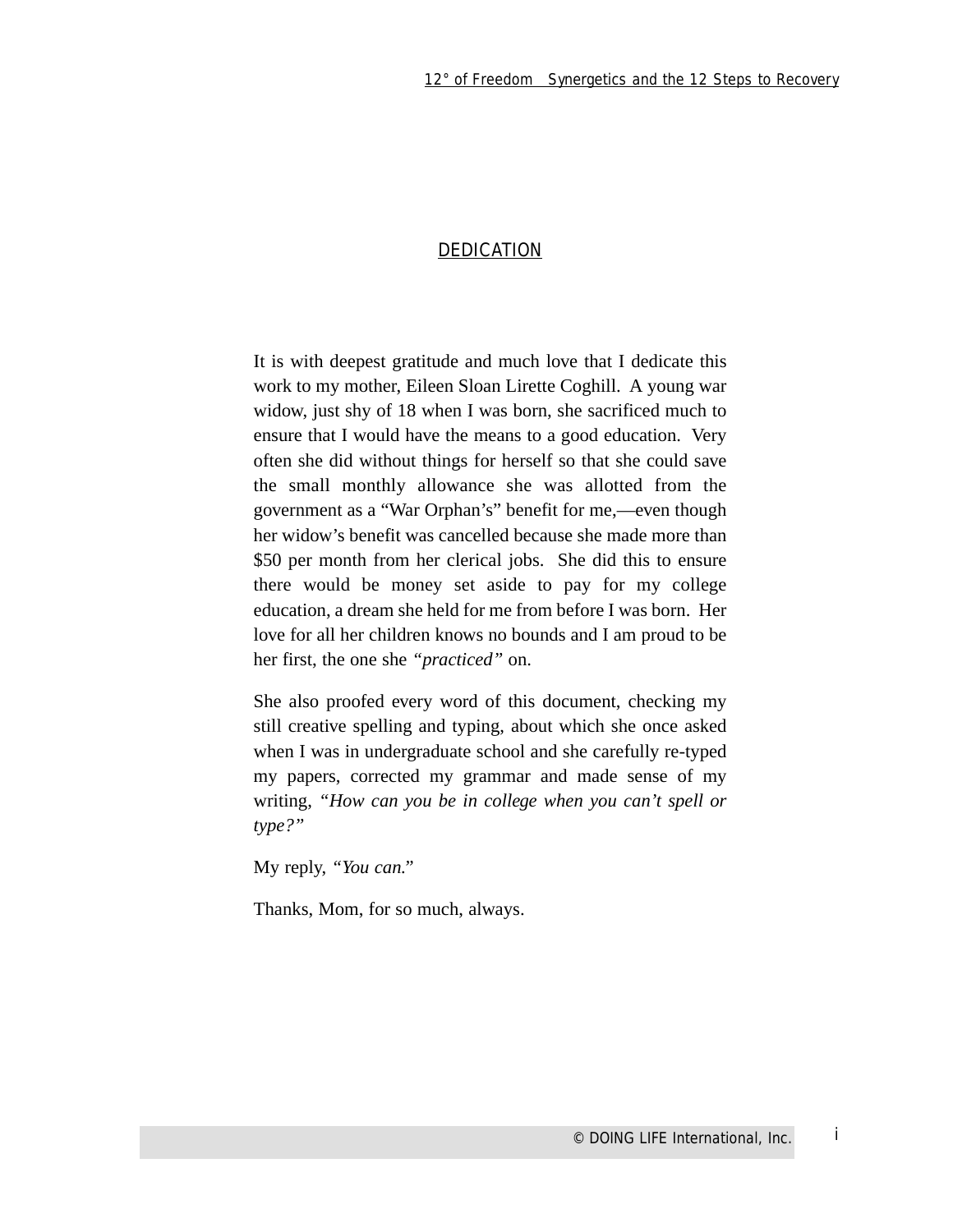## VOLUME I - THEORETICAL MODEL

## TABLE OF CONTENTS

#### <u>Abstract</u> xiii

Who is Buckminster Fuller? - From the BFI Website Geodesic Dome, Montreal Expo, United States Pavilion Dymaxion Map The Whole World as 100 People The Buckminster Fuller Institute

#### CHAPTER I: REVIEW OF LITERATURE AND *"EXPERIENCE BASED KNOWLEDGE"* 1

A Review of the Components Influencing the Development of Total Learning Environments™ in Correctional Facilities and DOING LIFE! A Life Skills Program for Recovery from Addictions

| <b>Introduction</b>                                                                                                                                                                                                                                                                                                                                                                                    | 3  |
|--------------------------------------------------------------------------------------------------------------------------------------------------------------------------------------------------------------------------------------------------------------------------------------------------------------------------------------------------------------------------------------------------------|----|
| <b>Synergetics</b> - Fuller, Applewhite, Edmondson, Kuromiya<br>Universal Principles - "six basic motions in Universe  active and passive"<br>1. Spin<br>2. Orbit<br>3. Expansion/Contraction<br>4. Torque<br>5. Inside/Out<br>6. Precession<br>12° of Freedom<br>The Tetrahedron - "The  minimum structural system in Universe."<br>Astronavigation<br>Tools, Industrialization<br>Design, Operations | 10 |
| The Impact of Crowd Psychology on Crime and Corrections<br>"Three Strikes And You're Out!"                                                                                                                                                                                                                                                                                                             | 18 |
| <b>Philosophical Foundation</b><br>Failure is a Key to Learning                                                                                                                                                                                                                                                                                                                                        | 20 |
| Alcoholics Anonymous and Narcotics Anonymous - Bill W. & Dr. Bob<br>The Twelve Steps to Recovery                                                                                                                                                                                                                                                                                                       | 23 |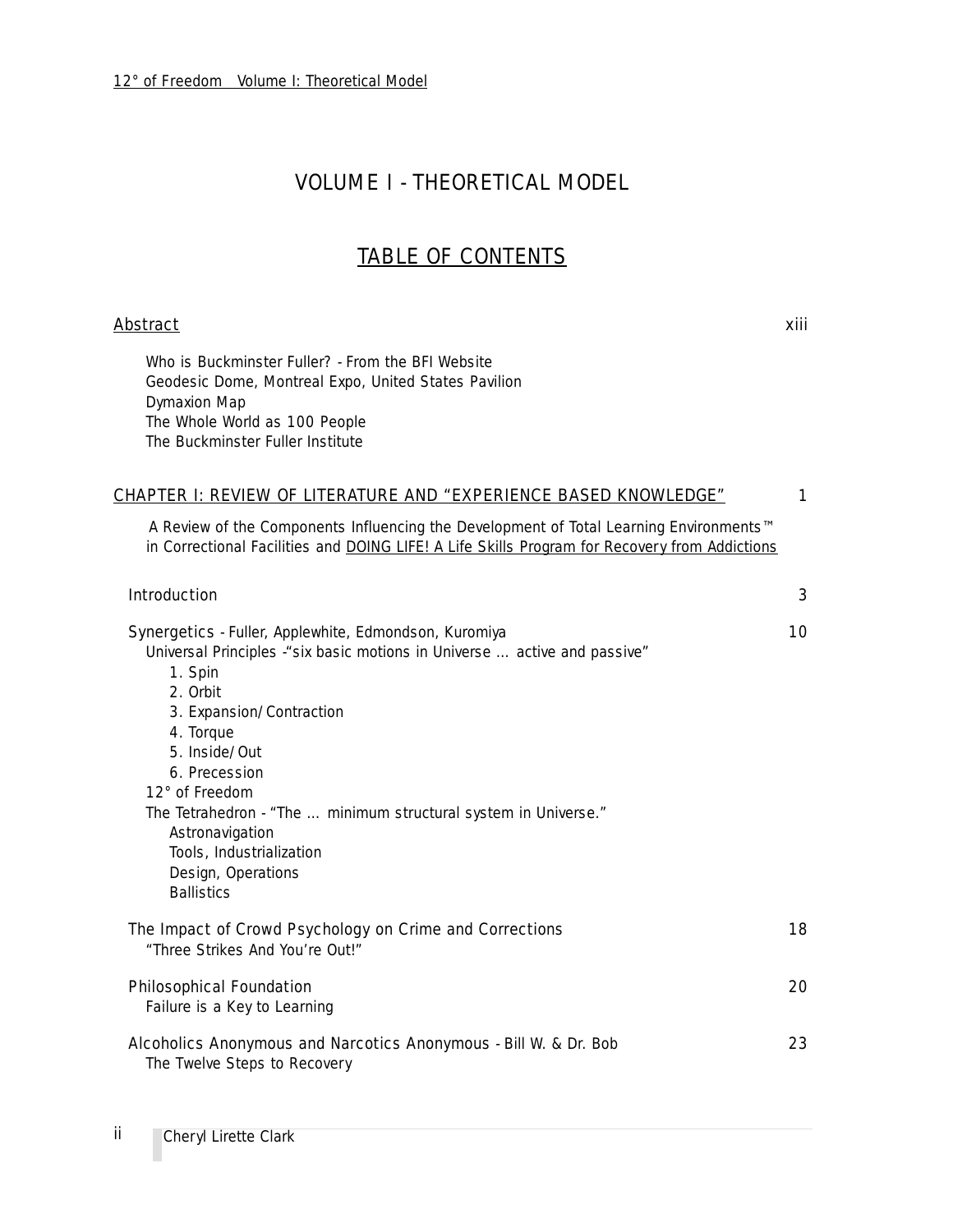| Transactional Analysis - Dr. Eric Berne<br>Ego States - Parent, Adult, Child<br>Game Analysis: Victim, Rescuer, Persecutor<br>Script Analysis<br>Asklepieion/Groder Octahedron                                                                                                                                                   | 34  |
|----------------------------------------------------------------------------------------------------------------------------------------------------------------------------------------------------------------------------------------------------------------------------------------------------------------------------------|-----|
| <b>Imaginal Education</b> - Burglass, Duffy, Rogers<br>5 Steps to Decisions<br>Thresholds Curriculum<br><b>Artform Process</b>                                                                                                                                                                                                   | 44  |
| Control Theory - Glasser, Nye, Hirschi<br>Social Controls<br>Moral Development<br>Total Learning Environments™                                                                                                                                                                                                                   | 52  |
| Neuro-Linguistic Programming - Bandler and Grinder, Robbins, Laborde                                                                                                                                                                                                                                                             | 60  |
| Family Therapy - Dr. Virginia Satir                                                                                                                                                                                                                                                                                              | 73  |
| Accelerated Learning - de Bono, Deporter, Thurber, Jensen<br>Thresholds - Burglass, Duffy<br>Money & You - Thurber<br>Secrets of Powerful Presentations - Thurber<br>Burklyn Business School - Thurber, DePorter, Cordova<br>SuperCamp™ - DePorter<br>"Learning Styles Inventory"- Gregorc, LeTellier<br>Suggestopedia - Lozanov | 79  |
| Bodymind Connection - Desai, Ray, Orr, Mandel                                                                                                                                                                                                                                                                                    | 96  |
| Holistic Health and Wellness - Chopra, Epstein                                                                                                                                                                                                                                                                                   | 101 |
| <b>DOING LIFE! A Synergetic Approach to Recovery</b> - Clark, Matheson, Bogan                                                                                                                                                                                                                                                    | 104 |
| <b>Footnotes</b>                                                                                                                                                                                                                                                                                                                 | 110 |
| <u>CHAPTER II: EVERY DAY IN AMERICA</u>                                                                                                                                                                                                                                                                                          | 125 |
| A Discussion of the Nature Vs. Nurture Debate In Theories of Addiction and Criminal Behavior                                                                                                                                                                                                                                     |     |
| <b>The Crisis</b>                                                                                                                                                                                                                                                                                                                | 127 |
| <b>The Cost</b><br>Rising Prison Population<br>"Children In America's Schools" - Bill Moyers, Jonathan Kozol<br>"Drug Abusing Employees Cost U.S. Businesses Billions of Dollars"                                                                                                                                                | 131 |
|                                                                                                                                                                                                                                                                                                                                  |     |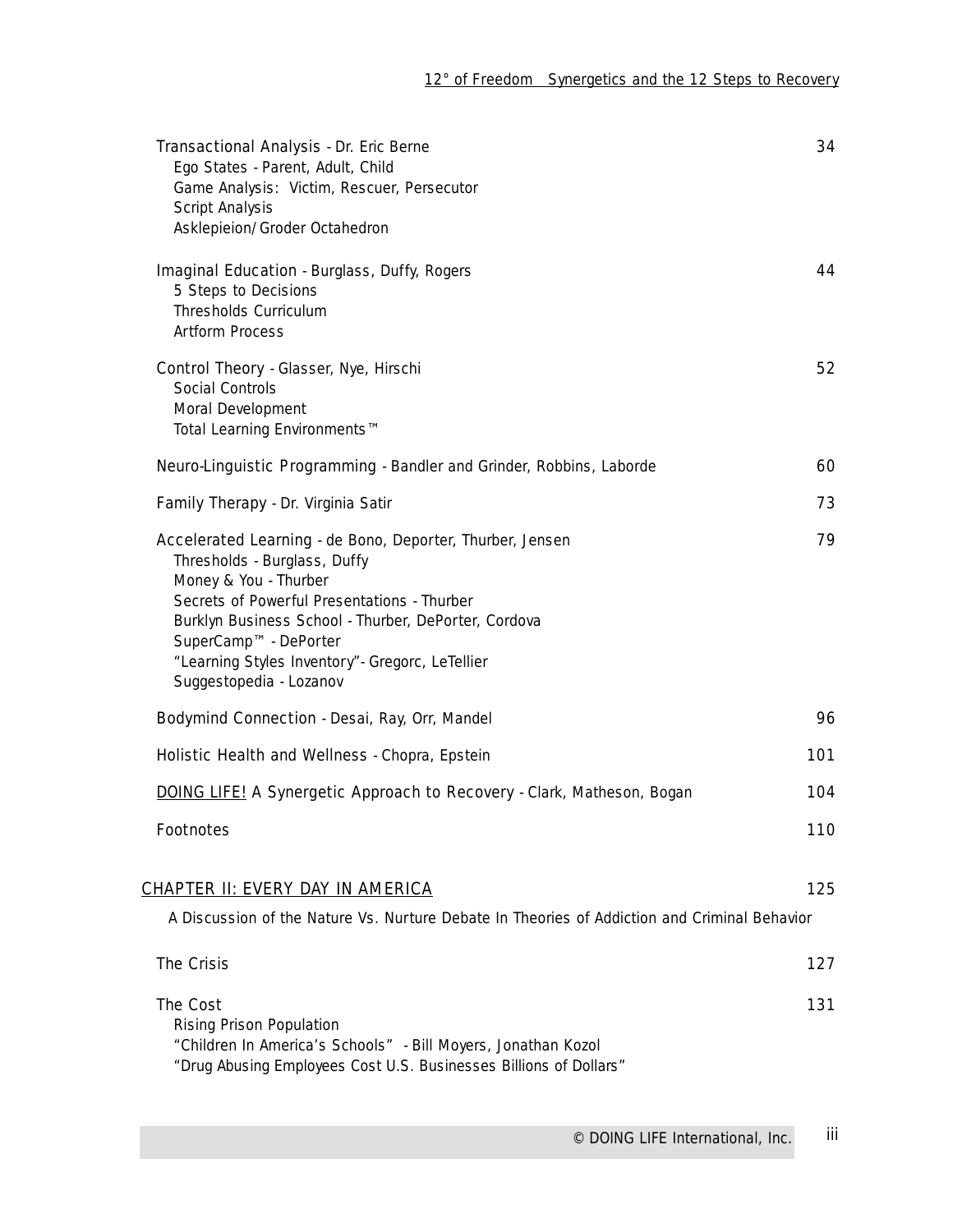| The Devastation of Addiction<br>National Corrections Conference On Substance Abuse Testing, Sanctions and Treatment                                                                                                                        | 136 |
|--------------------------------------------------------------------------------------------------------------------------------------------------------------------------------------------------------------------------------------------|-----|
| "Nature" Or "Nurture": Is That The Question?<br>Mad Bear Speaks<br>The Bell Curve - Herrnstein and Murray<br>The XYY Factor and Twin Studies                                                                                               | 139 |
| The Bell Curve Debate<br>Suburban Youth vs. Inner-city Children<br>Cultural Changes and Incarceration Demographics                                                                                                                         | 154 |
| <b>Poverty And Crime</b><br>One In Four Children In America In Poverty                                                                                                                                                                     | 163 |
| "It's In The Genes"                                                                                                                                                                                                                        | 170 |
| "Your I Will Is More Important Than Your I.Q."                                                                                                                                                                                             | 181 |
| A Synergetic Approach To Integration: "Nature" and "Nurture"<br>Tools, DNA, Physical Domain, "I Do"<br>Design, Operations, Mental Domain, "I Think"<br>Ballistics, Emotional Domain, "I Will"<br>Astronavigation, Spiritual Domain, "I Am" | 186 |
| "Good" and "Bad"                                                                                                                                                                                                                           | 196 |
| <b>Whose Responsibility Is It?</b><br>Rolling Thunder                                                                                                                                                                                      | 210 |
| <b>Footnotes</b>                                                                                                                                                                                                                           | 212 |
| <u> CHAPTER III: 12° OF FREEDOM</u>                                                                                                                                                                                                        | 221 |
| A discussion of Synergetics as applied to the treatment of addicts and offenders                                                                                                                                                           |     |
| Thinking Outside of the Box<br><b>Theoretical Assumptions</b>                                                                                                                                                                              | 223 |
| 12° Of Freedom<br>Who, What When Where, Why, How<br>1. Axial Rotation<br>2. Orbital Rotation<br>3. Expansion-Contraction<br>4. Torque<br>5. Inside/Outing<br>6. Precession<br>12 Steps To Recovery                                         | 229 |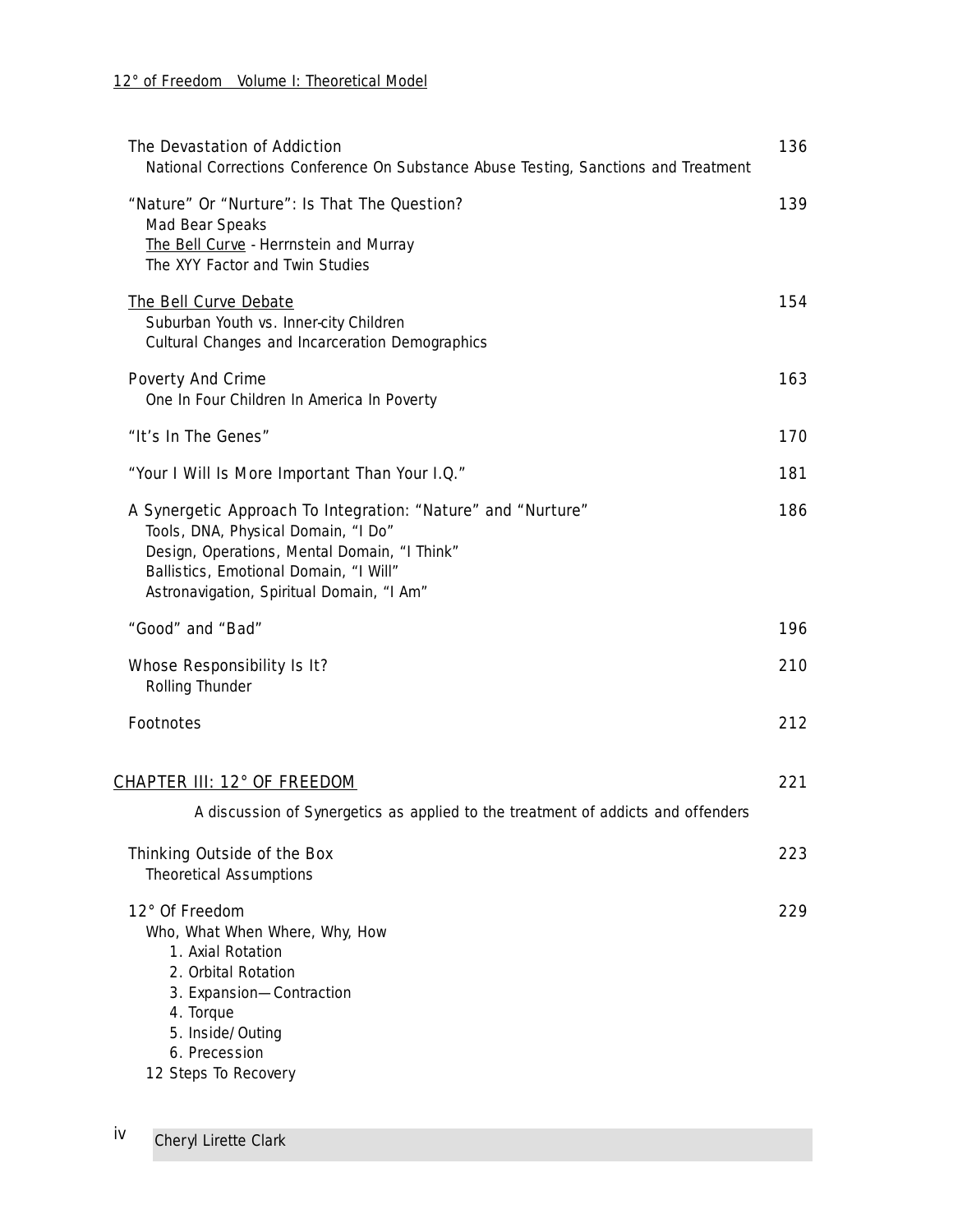| The Tetrahedron: Minimum Structural System In Universe<br>Navy Yard Industrialization<br>Fleet Operation and Ship Design<br>Astronavigation<br><b>Ballistics</b>                                                                                                                         | 258 |
|------------------------------------------------------------------------------------------------------------------------------------------------------------------------------------------------------------------------------------------------------------------------------------------|-----|
| The Tetrahedron as the Basis of a Holistic Approach to Treatment<br>Physical, Tools<br>Mental, Plans<br>Spiritual, Vision<br>Emotional, Feelings                                                                                                                                         | 262 |
| 12 Steps to Recovery                                                                                                                                                                                                                                                                     | 264 |
| 12° of Freedom in the 12 Steps to Recovery<br>"minimum number in Universe is two" - Fuller<br>"six positive and six negative degrees of freedom                                                                                                                                          | 266 |
| <b>God As Universal Principle</b>                                                                                                                                                                                                                                                        | 268 |
| Spiritual Principles<br>"A Power greater than ourselves"                                                                                                                                                                                                                                 |     |
| <b>Synergetics in Treatment</b><br>"Synergy means behavior of whole systems "<br>"What Works?" - Martinson<br>"Treatment Destruction Techniques" - Gottfredson<br>Human Organisms Are Systems<br>DOING LIFE! A Life Skills Program for Recovery from Addictions - Clark, Bogan, Matheson | 278 |
| 12 Stages of Healing - Epstein                                                                                                                                                                                                                                                           | 282 |
| Total Learning Environments™ in Prison                                                                                                                                                                                                                                                   | 284 |
| <b>Footnotes</b>                                                                                                                                                                                                                                                                         | 288 |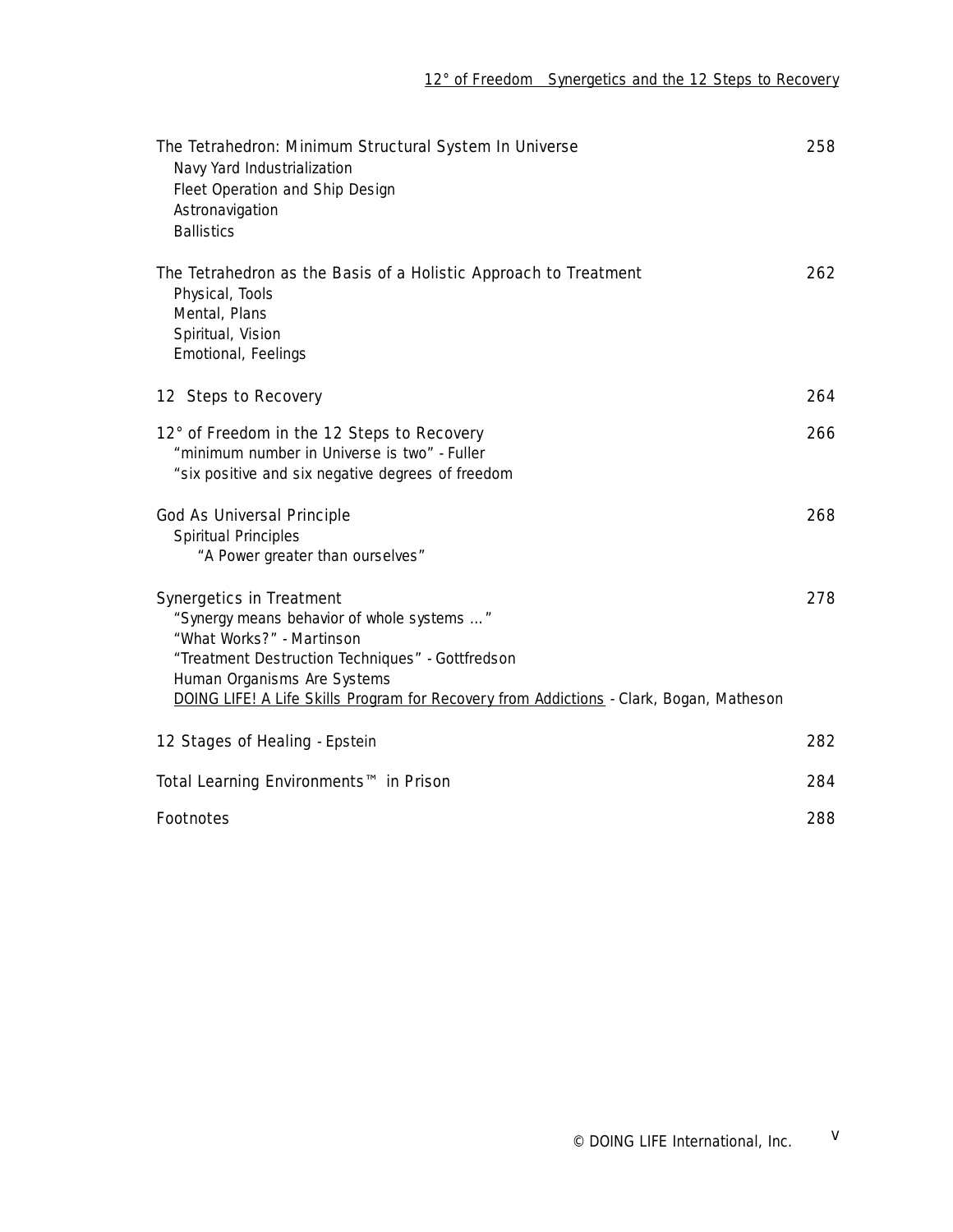## TABLE OF ILLUSTRATIONS

## VOLUME I

| <u>Abstract</u>                    |       |
|------------------------------------|-------|
| R. Buckminster Fuller              | xvi   |
| Geodesic Dome                      | xvii  |
| <b>Dymaxion Map</b>                | xviii |
| <b>Review Of Literature</b>        | 1     |
| The Tetrahedron                    | 13    |
| Operating Image                    | 22    |
| The 12 Steps to Recovery           | 33    |
| Structural Analysis of Ego States  | 35    |
| The Drama Triangle                 | 37    |
| Groder Octahedron                  | 43    |
| 5 Steps to Decisions               | 45    |
| Thresholds                         | 47    |
| <b>Artform Questions</b>           | 49    |
| I Am Accepted                      | 51    |
| Control Theory on the Tetrahedron  | 55    |
| Shock Philosophy                   | 59    |
| NLP - See It, Say It, Do It        | 61    |
| Influence in Communication         | 63    |
| The Five Finger Pointers           | 69    |
| Quantum Learning                   | 85    |
| Learning Styles                    | 89    |
| Learning Styles on the Tetrahedron | 91    |
| Mind Mapping                       | 95    |
| The BodyMind Connection            | 97    |
| Relax - Breathe - Focus            | 99    |
| The 12 Stages of Healing           | 103   |
| Taking 12 Steps to the Future      | 105   |
| Expansion - Contraction            | 107   |
| <b>SMART Choices! Are</b>          | 109   |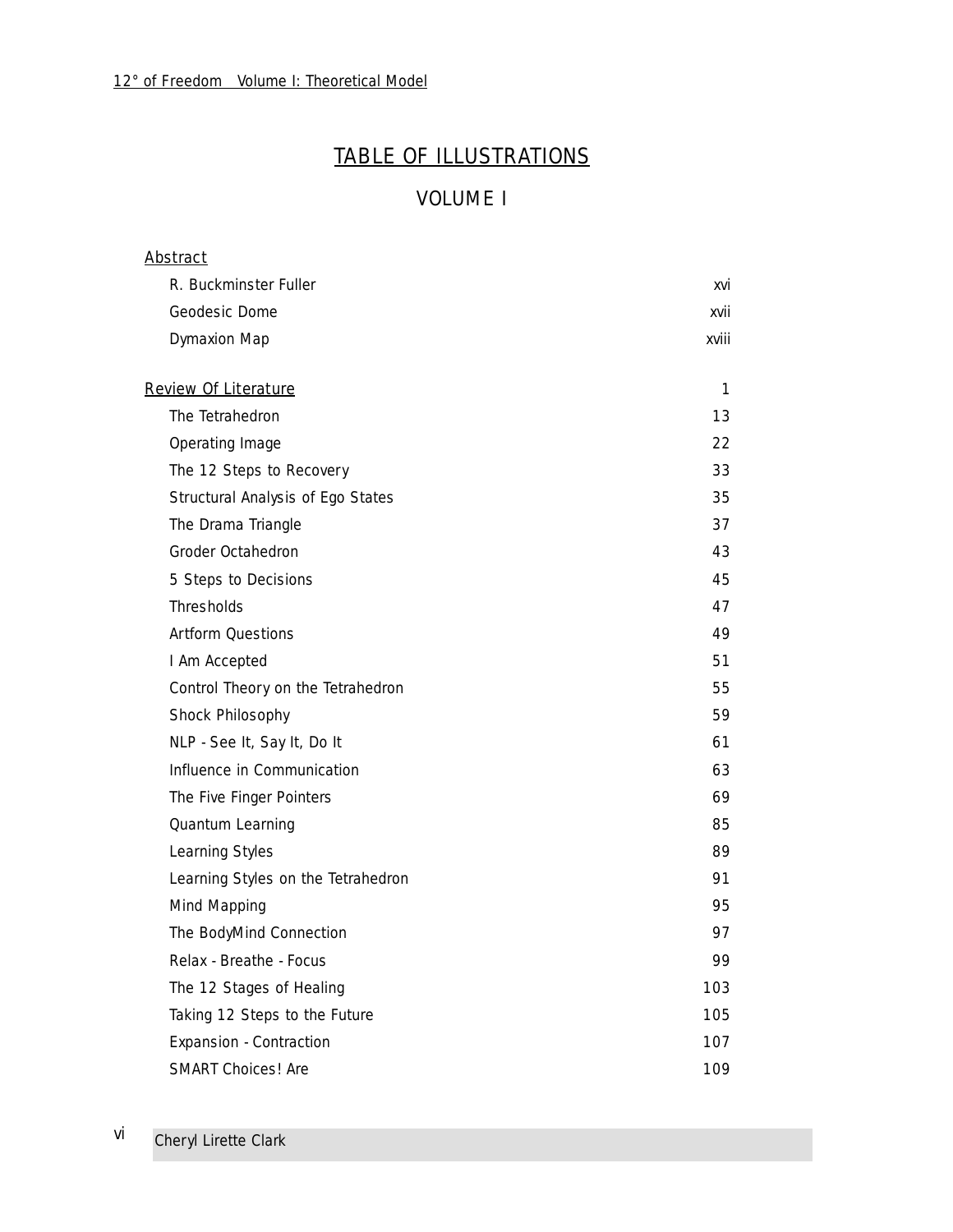| <b>Every Day In America</b>                                           | 125 |
|-----------------------------------------------------------------------|-----|
| <b>DENIAL</b>                                                         | 179 |
| IQ On The Tetrahedron: A Synergetic Hypothesis                        | 187 |
| <b>DNA</b>                                                            | 193 |
| Precession                                                            | 195 |
| <b>Cosmic Plurality</b>                                               | 207 |
| 12° Of Freedom                                                        | 221 |
| <b>DOING LIFE! A Life Skills Approach to Recovery from Addictions</b> | 231 |
| Six Positive and Six Negative Degrees Of Freedom In Universe          | 235 |
| Step 1: Admit the Truth                                               | 237 |
| Step 7: Humbly Ask                                                    | 239 |
| Trust The Dance                                                       | 241 |
| Step 8: "We made a list of the people we  H.I.T."                     | 243 |
| The Whole Complex of Omni-Interaccommodative Generalized Principles   | 245 |
| Ever Rethinking The Lord's Prayer                                     | 247 |
| Step 4: A Searching and Fearless Moral Inventory                      | 249 |
| Step 10: And When Wrong Promptly Admitted It                          | 251 |
| Yin-Yang As Two                                                       | 253 |
| Universe                                                              | 255 |
| Precession                                                            | 257 |
| The Four Cornered Tetrahedron                                         | 259 |
| The Combined Sciences of Navigation and Ballistics                    | 261 |
| A Holistic Approach To Treatment                                      | 263 |
| 12 Steps to Recovery                                                  | 265 |
| 12 ° Of Freedom In 12 Steps to Recovery                               | 267 |
| "God As We Understood Him"                                            | 269 |
| Ever Rethinking The Lord's Prayer                                     | 271 |
| Ever Rethinking The Lord's Prayer Continued                           | 273 |
| Body, Mind, Spirit                                                    | 275 |
| Universal Principles In Healing                                       | 283 |
| Total Learning Environments™                                          | 285 |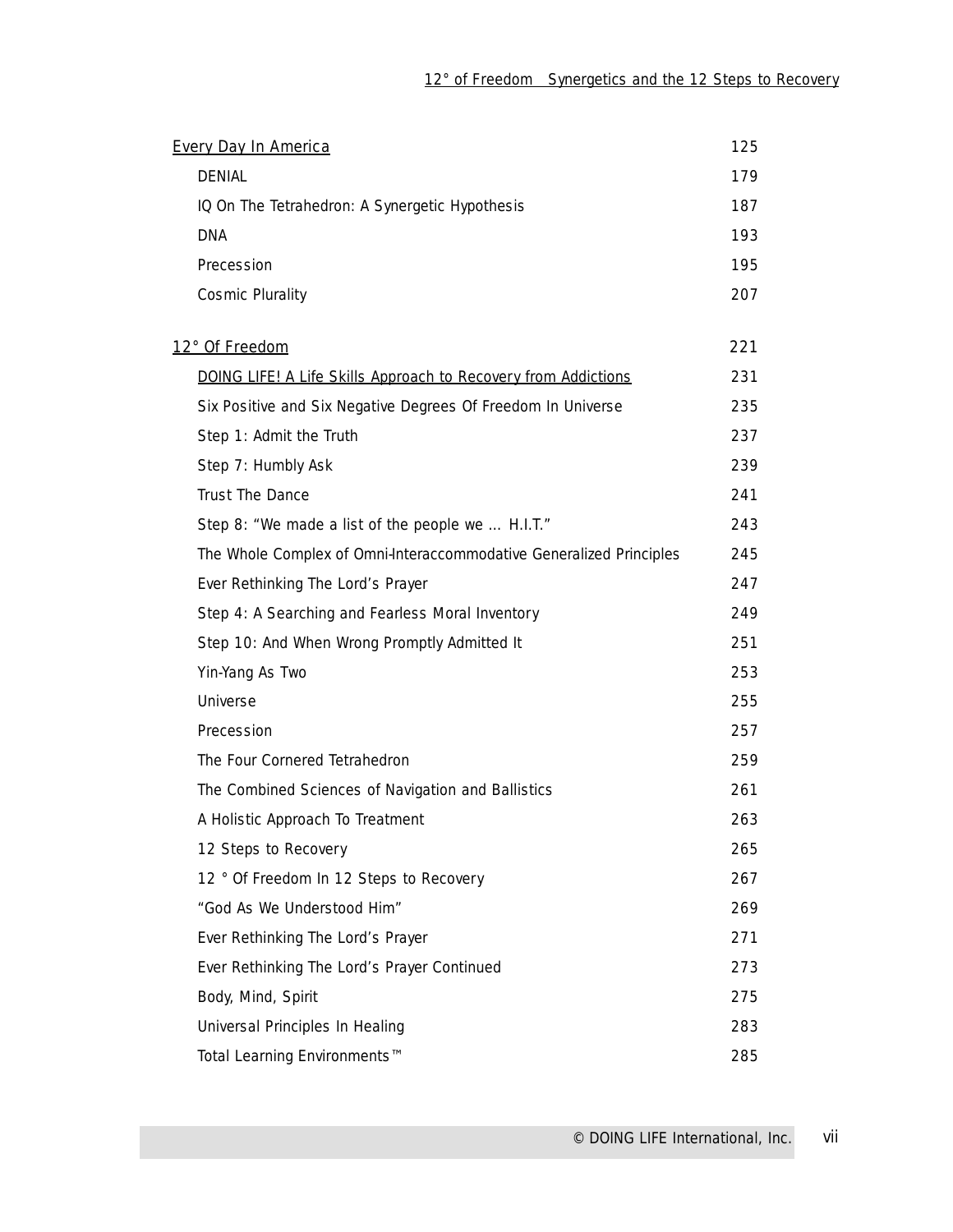## VOLUME II - APPLICATION AND RESULTS

## TABLE OF CONTENTS

| CHAPTER IV: ENVIRONMENT IS STRONGER THAN WILL                                                                                                  | 297 |
|------------------------------------------------------------------------------------------------------------------------------------------------|-----|
| A Comprehensivist's Approach to Structuring Environments for Success<br>Synergetics in Total Learning Environments™: Purpose, Methods, Results |     |
| A Comprehensivist's Approach To Treatment<br>"Environment Is Stronger Than Will"                                                               | 299 |
| <b>Specialization Leads To Extinction</b><br><b>Foster Care</b><br><b>Children of Prisoners</b><br>Racial Factors                              | 302 |
| "From Plantations, To Projects, to Prisons"<br>Sister Souljah                                                                                  | 307 |
| <b>Environments For Change In Prisons</b><br><b>Community Standards</b><br><b>Network</b><br>Total Learning Environments™                      | 316 |
| <b>Treatment Models</b><br>Physical/Behavioral<br>Mental/Cognitive<br>Emotional/Affective<br>Spiritual/Wholistic                               | 320 |
| A Wholistic Approach<br>Astronavigation, Vision<br>Design, Operations<br>Tools<br><b>Ballistics</b>                                            | 326 |
| "Keep Hope Alive"<br>Release Planning<br>90 Meetings In 90 Days<br>Prigogiene's Theory of Dissipative Structures<br>Perturbation               | 345 |
| <b>Gangs To Graduates</b><br>Compliance - 10 General Orders<br>Identification - Role Models                                                    | 352 |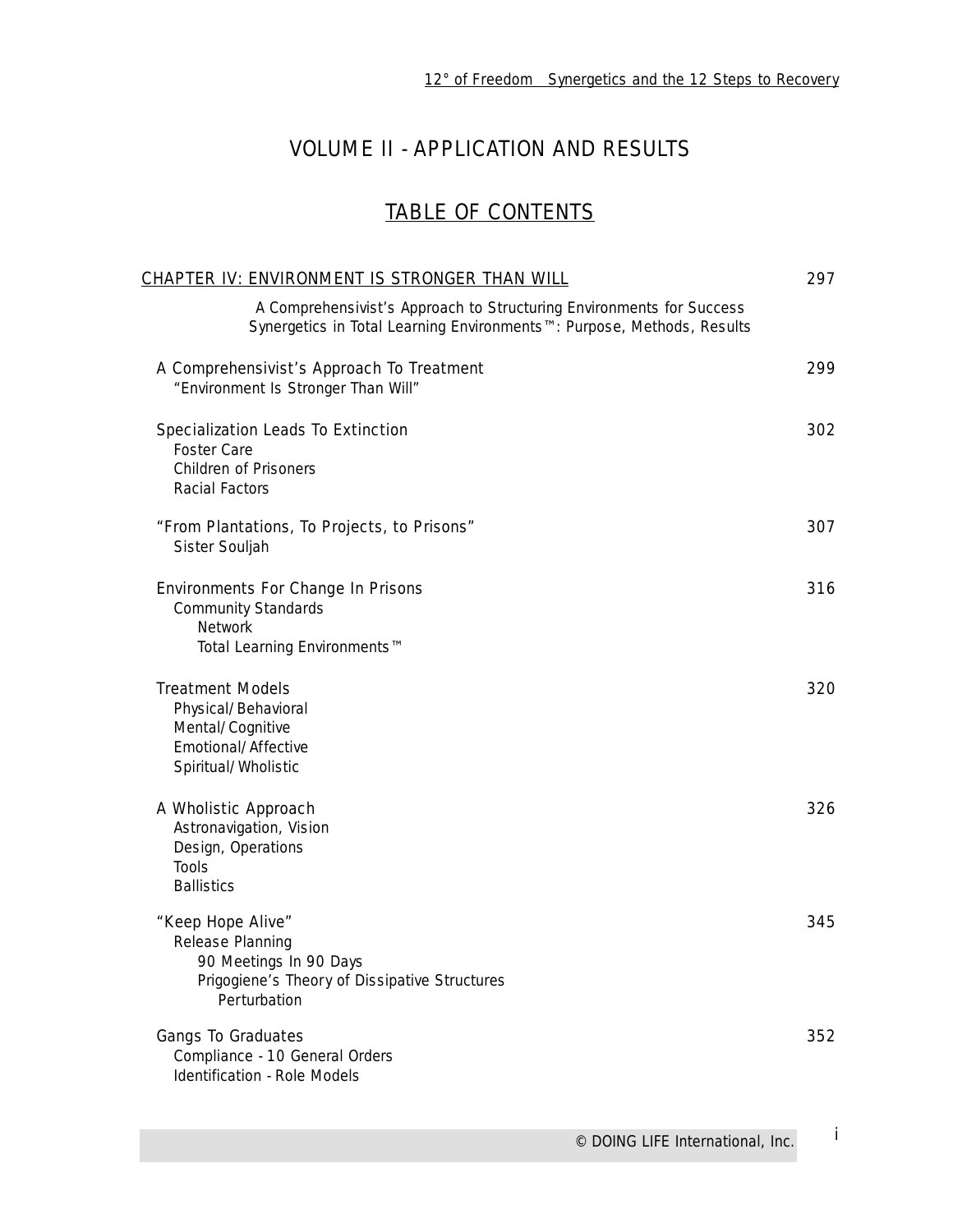| Internalization - Beliefs and Values<br>Autonomy - Integrity                                                                                                                                             |     |
|----------------------------------------------------------------------------------------------------------------------------------------------------------------------------------------------------------|-----|
| From Compliance To Autonomy<br><b>Breaking Old Patterns</b>                                                                                                                                              | 370 |
| <b>Graduation From Prison</b>                                                                                                                                                                            | 382 |
| Results Unpredicted By the Behavior of Individual Components Alone<br>Monterey S.I.C.F.<br>Summit S.I.C.F.<br>Moriah S.I.C.F.<br>Lakeview S.I.C.F.<br>Willard DTC                                        | 388 |
| <b>Shock Success Rates</b><br>Return Rates for Shock Graduates and Comparison Groups<br>Cost Savings<br><b>Community Service Projects</b><br>High School Equivalency Program<br>AfterShock and AfterCare | 391 |
| <b>Footnotes</b>                                                                                                                                                                                         | 403 |
| <b>Staff Training Schedule</b>                                                                                                                                                                           | 412 |
| <u> CHAPTER V: DOING LIFE! SYNERGETICS IN THE 12 STEPS TO RECOVERY</u><br>The Integration of Synergetics and Accelerated Learning Techniques<br>Into A Comprehensive Approach to Addictions              | 413 |
| About DOING LIFE!<br>Synergetics Applied to Treatment<br>The P.E.P.S.I. Challenge<br><b>Generalized Principles</b>                                                                                       | 415 |
| The 12 Steps in DOING LIFE<br>Internal and External, Positive and Negative Principles                                                                                                                    | 419 |
| <b>DOING LIFE! A Brain-Based Curriculum For Recovery</b><br>5 Steps to Decisions<br>12 Steps to Recovery                                                                                                 | 420 |
| <b>Structure And Format</b><br>13 Individual Workbooks<br>Key Ideas, Content/Exercises                                                                                                                   | 424 |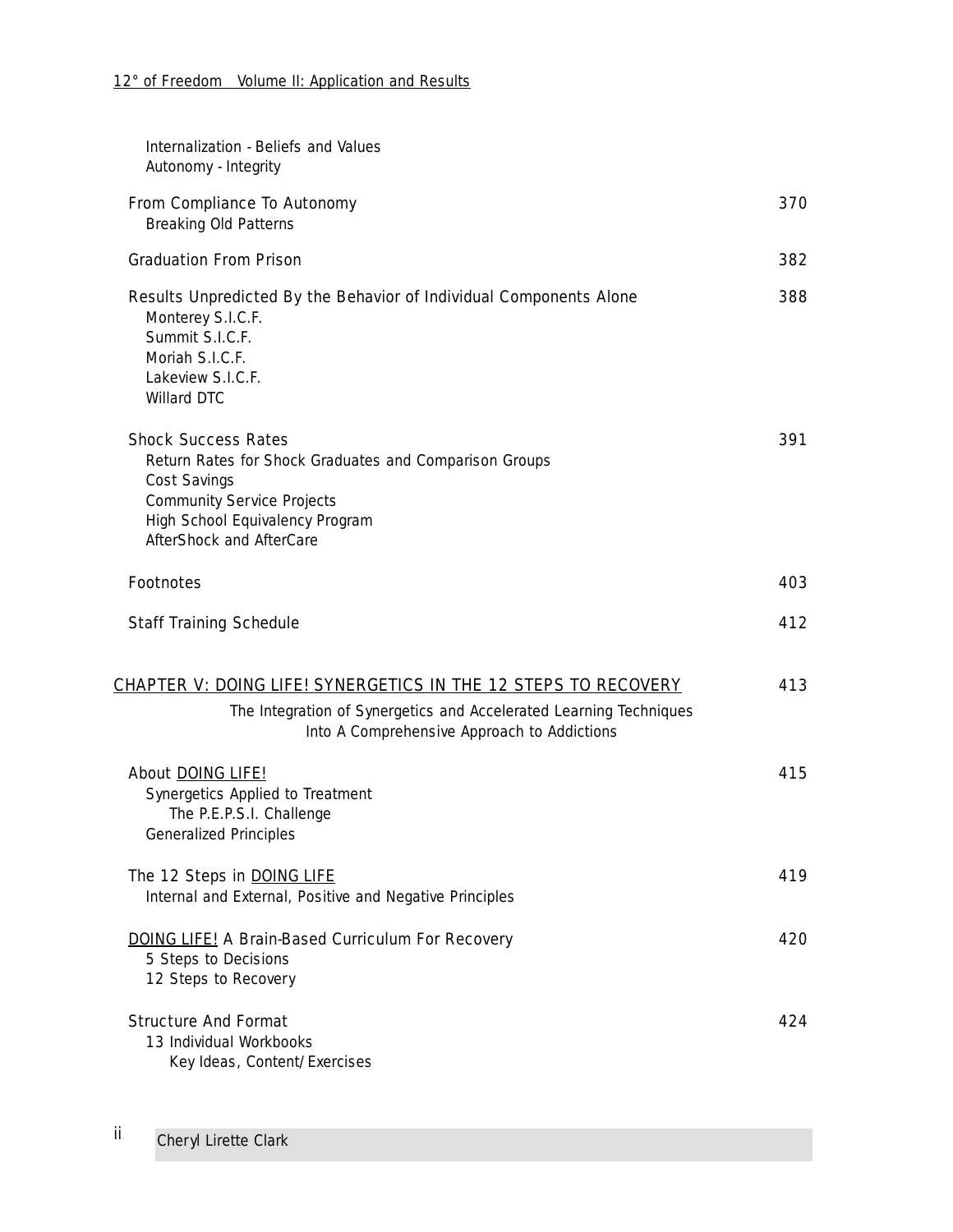| <b>Words Are Tools</b>                                                                                                                                                                                                                                                                                                                                                       | 426 |
|------------------------------------------------------------------------------------------------------------------------------------------------------------------------------------------------------------------------------------------------------------------------------------------------------------------------------------------------------------------------------|-----|
| Language Is Key<br>5 Steps to Decisions                                                                                                                                                                                                                                                                                                                                      | 428 |
| The 12 Steps To Recovery in DOING LIFE!<br>Step 1 - Admit the Truth<br>Step 2 - Sanity<br>Step 3 - G.O.D.<br>Step 4 - Moral Inventory<br>Step 5 - Admit the Truth<br>Step 6 - Entirely Ready<br>Step 7 - Humility<br>Step 8 - Willingness<br>Step 9 - Direct Amends<br>Step 10 - Take Responsibility<br>Step 11 - Prayer and Meditation<br>Step 12 - Practice the Principles | 436 |
| Each Day a New Beginning<br>Touch The Earth - McLuhan<br>Black Elk Speaks, Song of the Seer - Short Bull<br>12° Of Freedom - Edmondson and Fuller                                                                                                                                                                                                                            | 478 |
| <b>Footnotes</b>                                                                                                                                                                                                                                                                                                                                                             | 488 |
| <u>CHAPTER VI: SUMMARY  "RAISE THE CURTAIN ON A NEW  ERA "</u><br>Summary, Conclusions And Implications For<br>Addictions Treatment And Corrections In The 21st Century                                                                                                                                                                                                      | 499 |
| Summary<br>Questions Addressed<br><b>Generalized Principles</b><br>Key Components                                                                                                                                                                                                                                                                                            | 501 |
| Chapter I: Review Of Literature and "Experienced Based Knowlwdge"                                                                                                                                                                                                                                                                                                            | 502 |
| Chapter II: Every Day In America<br>Who Becomes Addicted? Who goes to prison? Why?<br>How do offenders and addicts differ from those who do not go to prison or become addicted?<br>Are addiction and incarceration related to learning difficulties?<br>If so, can these learning difficulties be corrected effectively? How?                                               | 504 |
| Chapter III: 12° Of Freedom<br>What does the discipline of Synergetics have to contribute to the treatment of addicts<br>and offenders? How does Synergetics relate to the 12 Steps to Recovery of<br>Alcoholics Anonymous and Narcotics Anonymous?<br>"six positive and six negative degrees of freedom in Universe"<br>God as Generalized Principle                        | 510 |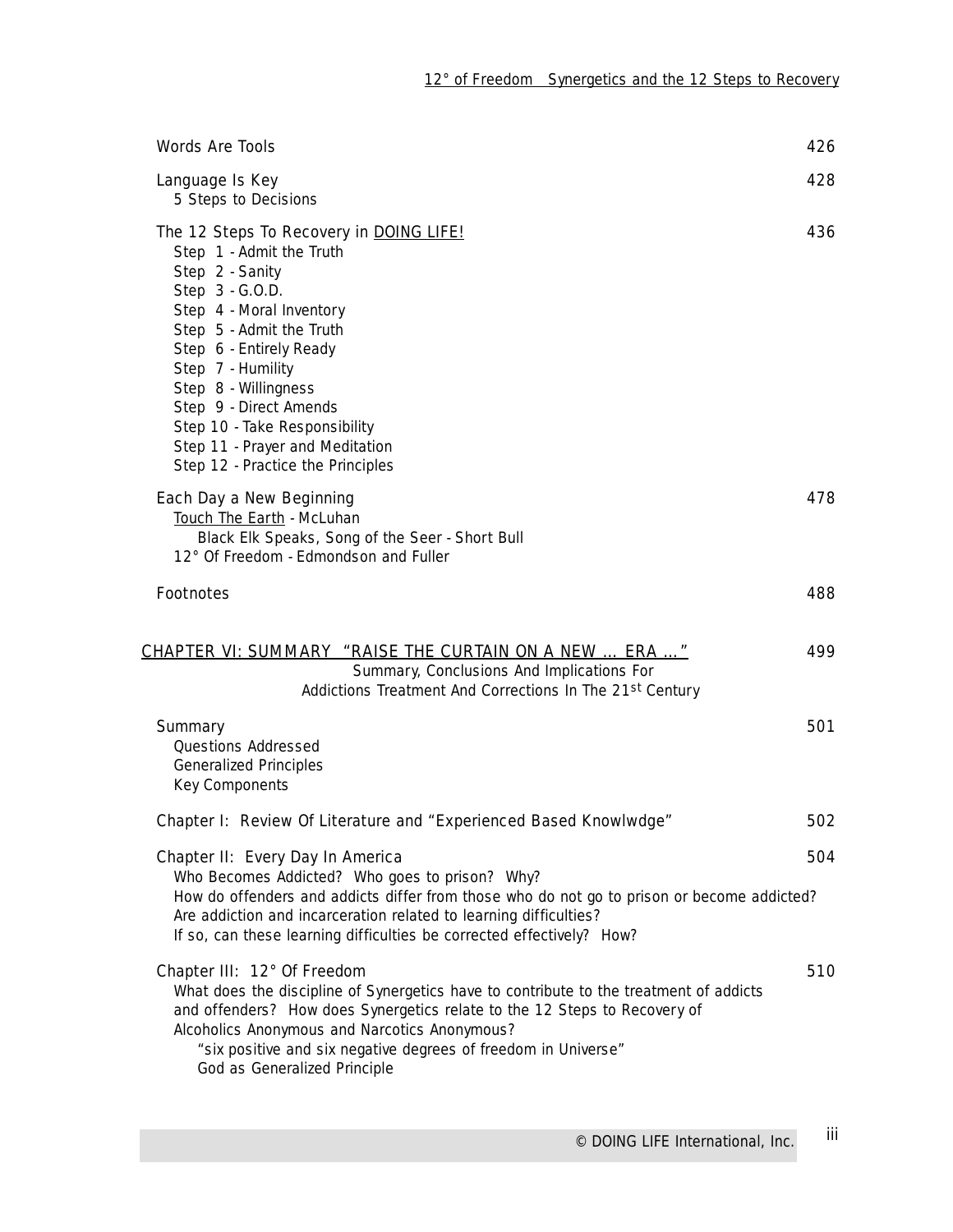| Chapter IV: Environment Is Stronger Than Will<br>How is this discipline applied in an addictions treatment program, in prison<br>or in any treatment setting? How does one establish a Total Learning Environment™ in<br>prison? What results can be expected from a treatment approach based in Synergetics?                                                                     | 517 |
|-----------------------------------------------------------------------------------------------------------------------------------------------------------------------------------------------------------------------------------------------------------------------------------------------------------------------------------------------------------------------------------|-----|
| Chapter V: DOING LIFE!: 12° Of Freedom In 12 Steps To Recovery<br>How is this discipline applied in an addictions treatment program?<br>How does one establish a Total Learning Environment™ in prison?<br>Twelve Steps and Twelve Traditions<br>Design Science approach of DOING LIFE!<br>12 Steps to Recovery and 5 Steps to Decisions<br>"Principles interaugment one another" | 524 |
| Findings and Implications for Corrections and Addictions Treatment<br>Results Achieved                                                                                                                                                                                                                                                                                            | 530 |
| <b>Recommendations</b><br>Wholistic Approach<br>S.M.A.R.T. Action Plan                                                                                                                                                                                                                                                                                                            | 534 |
| <b>Footnotes</b>                                                                                                                                                                                                                                                                                                                                                                  | 544 |
| BIBLIOGRAPHY<br>References used in the development of the TLE™, DOING LIFE! and this Manuscript                                                                                                                                                                                                                                                                                   | 549 |

## TABLE OF ILLUSTRATIONS

| <b>Environment Is Stronger Than Will</b>                       | 297 |
|----------------------------------------------------------------|-----|
| <b>Environment Supports Will</b>                               | 317 |
| Models Of Treatment                                            | 321 |
| A Wholistic Approach To Treatment                              | 327 |
| Shock Incarceration Program Schedule                           | 333 |
| Sample Daily Schedule For The Total Learning Environments™     | 337 |
| Point Values For Evaluations                                   | 343 |
| Operating Image                                                | 351 |
| Control Theory on the Tetrahedron                              | 353 |
| "Most People Change  When They Feel The Heat"                  | 365 |
| Running in the Morning Sun, Marching to Evening Classes        | 367 |
| Integration of Four Models of Change                           | 369 |
| Orientation for New Arrivals - Lakeview Reception Unit (Males) | 375 |
| Scenes from Shock Incarceration                                | 377 |
| Horticulture Program and Santa's Helpers                       | 397 |
| Learning Is Taking Place                                       | 399 |
|                                                                |     |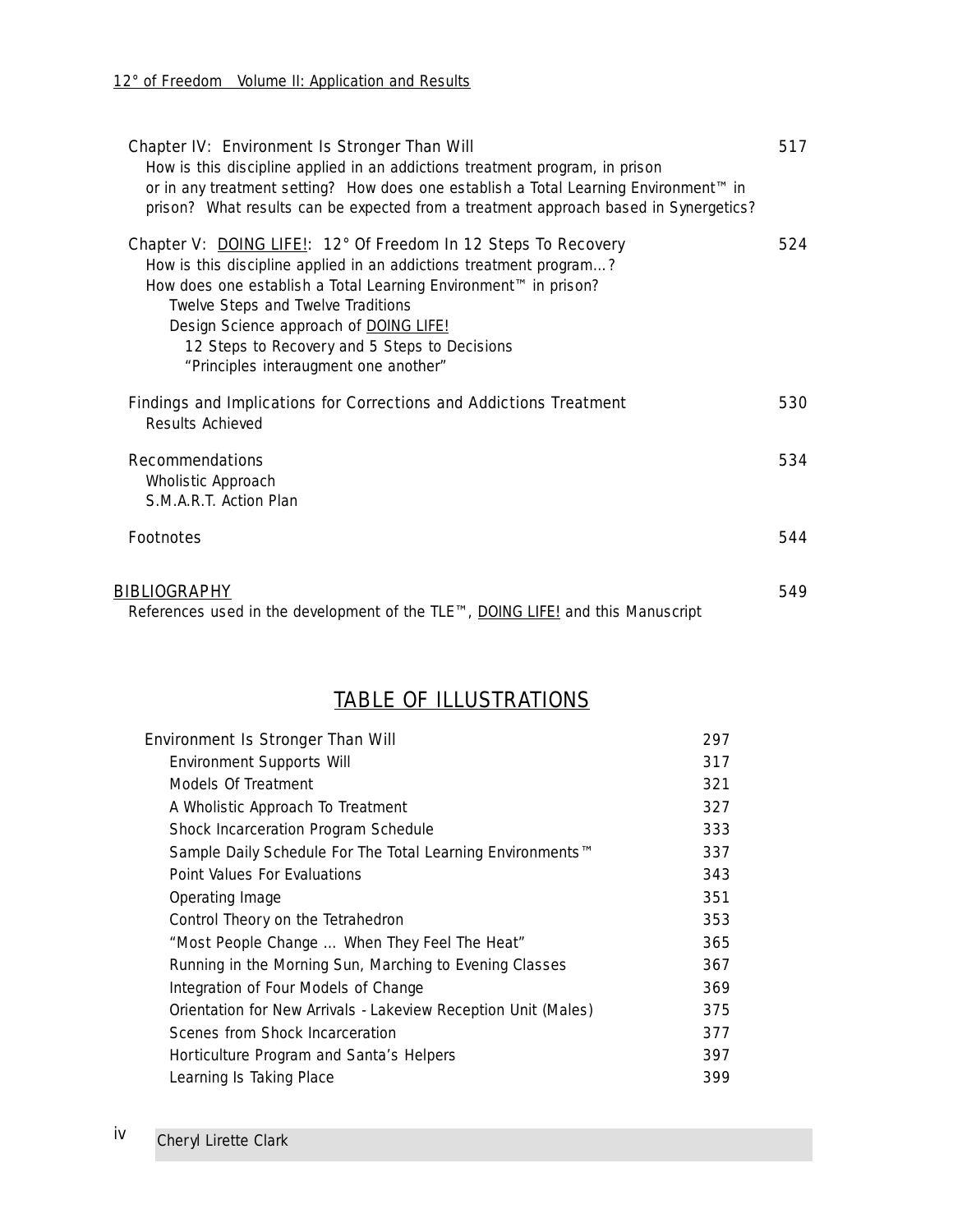| DOING LIFE! Synergetics Applied To The 12 Steps to Recovery    | 417 |
|----------------------------------------------------------------|-----|
| The P.E.P.S.I. Challenge                                       | 421 |
| DOING LIFE! Integrates                                         | 423 |
| Taking 12 Steps To The Future                                  | 425 |
| Keep It Simple and S.M.A.R.T.                                  | 427 |
| DOING LIFE! A Life Skills Approach to Recovery from Addictions | 429 |
| DOING LIFE® International Incorporated Logo                    | 435 |
| 5 Steps To Decisions                                           | 437 |
| Rolling Thunder Says                                           | 439 |
| Step 1: D.E.N.I.A.L.                                           | 441 |
| See Your Situation Clearly                                     | 443 |
| Step 2: Insanity Cycle                                         | 445 |
| Mistakes Are The Key to Learning                               | 447 |
| Step 3: Good Orderly Direction                                 | 449 |
| Know What You Want                                             | 451 |
| Step 4: Operating Image                                        | 453 |
| <b>Expand Possibilities</b>                                    | 455 |
| Step 5: False Expectations Appearing Real                      | 457 |
| Evaluate And Decide About Possibilities                        | 459 |
| Step 6: Defects Of Character                                   | 461 |
| Creating a Plan for Action                                     | 463 |
| Step 7: It's OK To Ask For Help                                | 465 |
| Attitude Determines Altitude                                   | 467 |
| Step 8: Make Amends To Those On My H.I.T. List                 | 469 |
| How I H.I.T. On The Drama Triangle                             | 471 |
| Step 9: Make Amends, With My T.E.M.P.T.                        | 473 |
| Making Direct Amends - The 12 Promises                         | 475 |
| Step 10: H.A.L.T.                                              | 477 |
| Expanding Your Possibilities For Operating Effectively In Life | 479 |
| Step 11: Prayer and Meditation                                 | 481 |
| Prayer and Meditation Open The D.O.O.R. to Recovery            | 483 |
| Step 12: One Day At A Time                                     | 485 |
| The Circle Of Life                                             | 489 |
| "Raise The Curtain On A New  Era "                             | 499 |
| A Synergetic Hypothesis Of Human Intelligence                  | 509 |
| 12° Of Freedom: A Program Planning Guide                       | 511 |
| 12° Of Freedom                                                 | 513 |
| Elements Of A Total Learning Environment™                      | 521 |
| Triangular Distribution in the TLE™                            | 523 |
| Integration Of Principles in DOING LIFE!                       | 529 |
| A Design Science Approach To Planned Change                    | 535 |
| <b>Bibliography</b>                                            | 549 |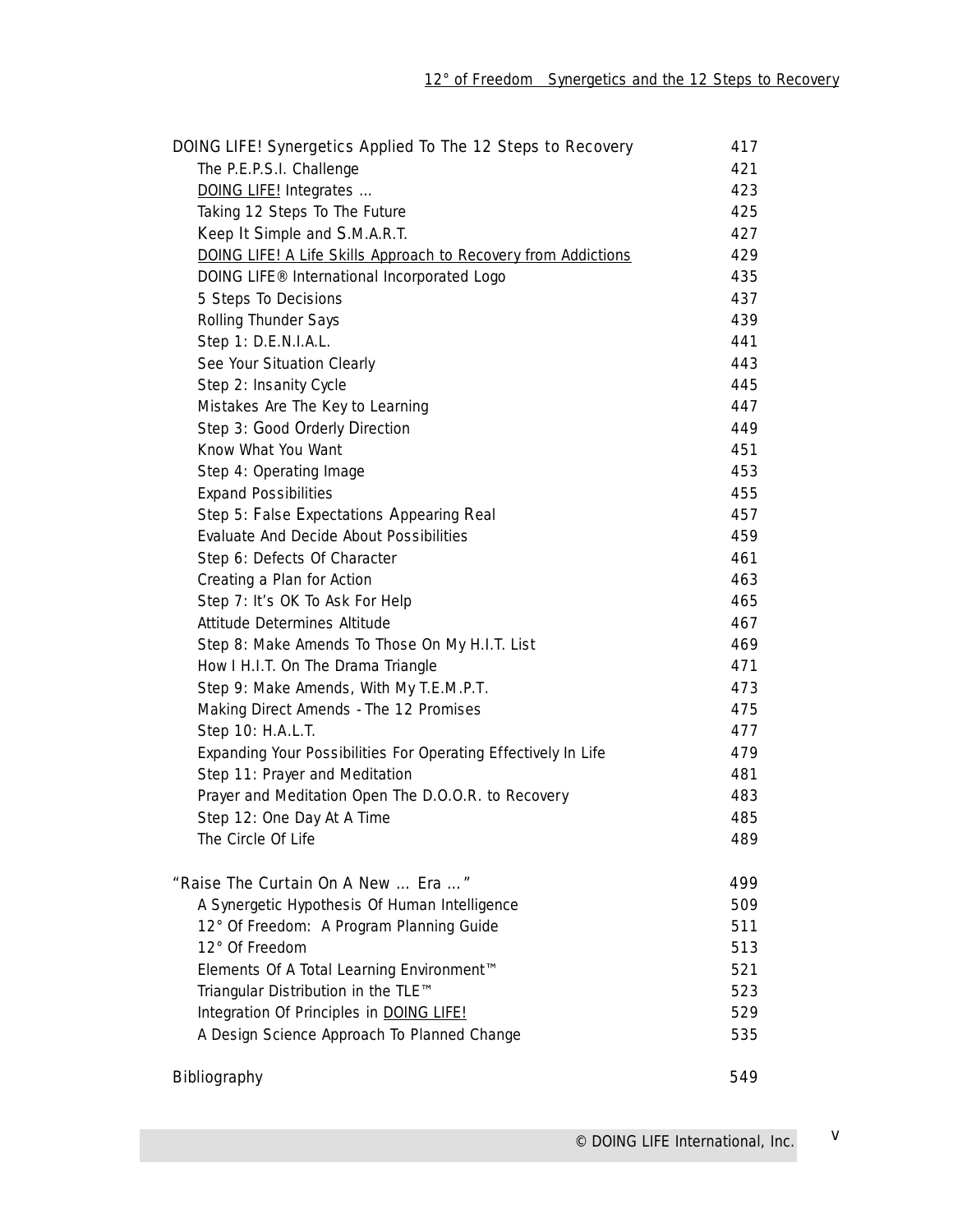#### **ACKNOWLEDGEMENTS**

As with any work of this scope, there are many who deserve heartfelt thanks and praise for their contributions. First, I must extend my deepest gratitude to Dr. Carmen Cornute, my first mentor for this project, who believed I could do this before I did. She was followed by Dr. Izola Dixon-Floyd, who continued to guide and cheer me on throughout the writing and completion of this manuscript. Obviously, I am deeply grateful to my mother for her proof-reading.

Lisa Matheson is most responsible for convincing me I could write and for making me do it. She structured DOING LIFE! A Life Skills Program for Recovery from Addictions and insisted that I record the lessons I had developed and taught in the corrections system. Her relentless support created the space for me to write, and through that process, discover the special case truths of the generalized principles explained here. She took rough illustrations and turned them into beautiful graphics, made vague ideas reality, and held me to deadlines. She made it possible for me to explore and apply these concepts in practical ways, resulting in this manuscript. Mary Bogan had also encouraged me to write and worked with Lisa and me on DOING LIFE!. She contributed to the writing, illustrations and presentation of that series. Michael Healey supported our work throughout the writing of DOING LIFE! and has continued to do so. Michael tests this model in other arenas, particularly in business and organizational development. His questions, feedback and insights during this process have been invaluable.

Ron Moscicki consistently holds the space to allow me to test my ideas. "Mr. Ballistics" is the reason Shock Incarceration has worked so well and consistently since we began that TLE™ in 1987. He is the essence of integrity in leadership, a standard for all in the programs.

Father Stephen Chinlund made the Network Program possible through his support in countless practical and creative ways. Dr. Peter Vamos coached me through the challenging times in the beginning and Dennis Thompson got staff to listen and get the job done. Long before he was Reverend Perry, Ron was the first correction officer to take up the challenge of making the Network Program work. Dr. Virginia Satir taught me about healing with love, joy, compassion and the power of "juicy" words. She exemplified grace in all she did.

Bill Gard, Tom Coughlin, Phil Coombe and Glenn Goord are key leaders who made it possible for me to implement the various TLE™ in the corrections system. Dr. Dave Aziz (Dr. Data) supervised and prepared our research that "proves" that this isn't such a far out idea, and in fact, *works*, even with populations that people tend to give up on, the inmates in our prisons. C.S.M. (retired) Joshua Perry is a source of ongoing inspiration and support. As Course Manager for RTIC, his dedication to youth and commitment to doing all he can to help programs like the ones described here work effectively, are inspirational.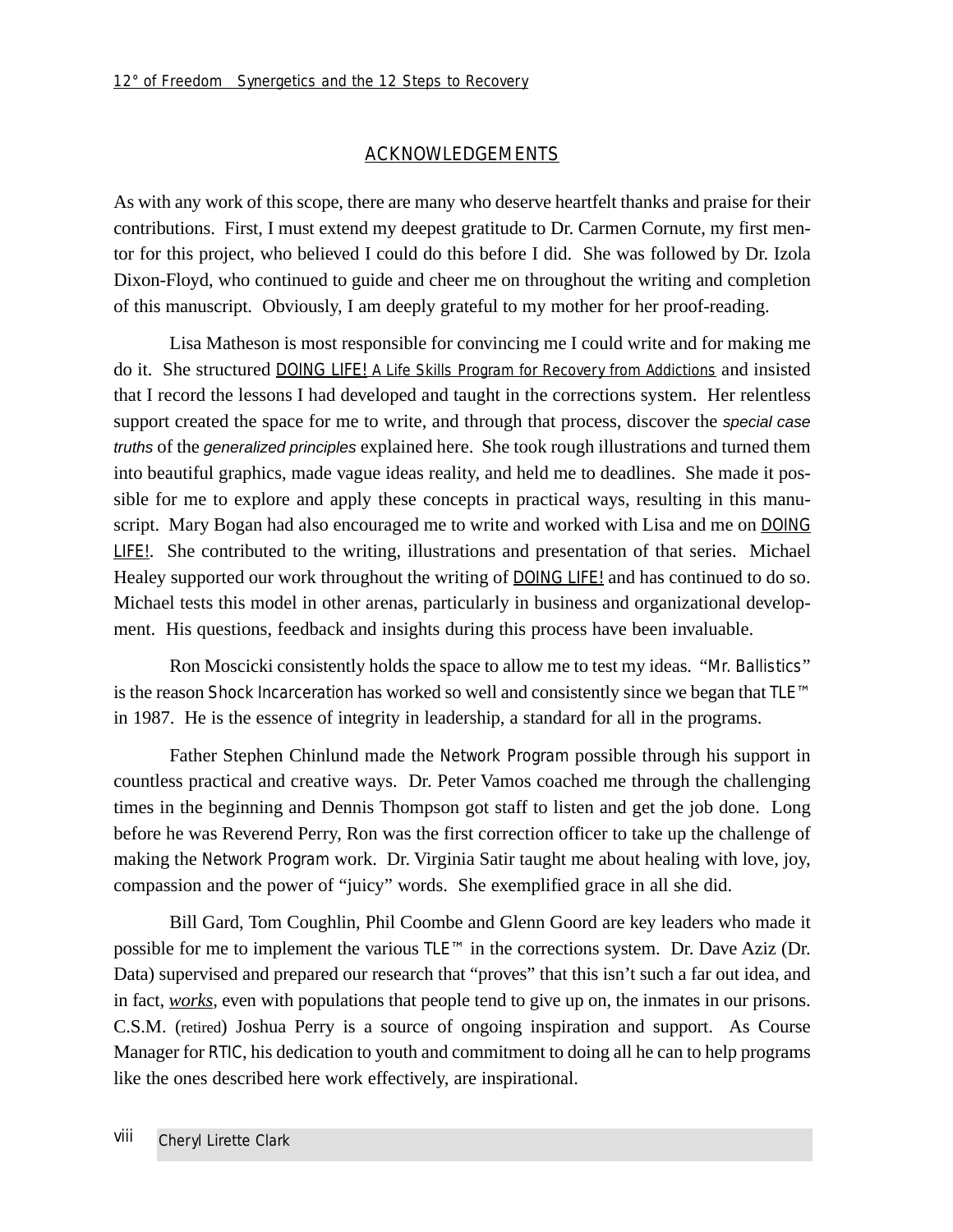Marilyn Haliski and Linda Gilbert have steadfastly sustained, supported and nurtured me as I worked on this and many other projects over the years. Donald Gilbert worked with me to develop and deliver the first series of training programs for staff in the criminal justice system and in private practice, and has continued as friend and anchor. John and Joyce Chupka keep me laughing and continue to teach me about the joy and freedom of forgiveness. Elizabeth Dunn adds her beautiful voice to the chorus of support that enriches my life in so many ways. Kathryn and Mary Florence Sullivan challenge my thinking with their stimulating questions. Reverend Penny Donovan has taught me the power of surrender.

Many others have contributed greatly to my learning journey. Robert Mitchell, Ken Windes, Fanita English, Richard Erskine and Rebecca Trautmann were the most important of those who taught me the skills of Transactional Analysis. Ken named the Total Learning Environments™ and encouraged me to begin them. Dr. Milton Burglass, Mary Grace Duffy, Jane Taylor and Penny Rogers were key to my learning the strategies of Imaginal Education in Thresholds. Rob Evans' creativity, enthusiasm, talent and wit were and are, sources of delight. He designed some of the original graphics and mind maps, and contributed many ideas for teaching the decision making steps.

All of the GUARDian angels with whom I have worked in Network and Shock Incarceration have supported, tested and enhanced the model offered here since 1979. So many enriched the model with their ideas and have passed on the principles to thousands of people, in all kinds of settings: schools, training workshops, prisons, businesses and organizations. It would be impossible to name them all here. In addition to Jane Taylor, Marilyn Folger, JoAnn O'Keeffe, Ruth Crandell, Curtis Clark, Gene Blanton, Pete McMillan, Yvonne Cuffey and Leroy Fields were the first to pilot the original programs.

Marshall Thurber taught me how to understand and apply the Universal Principles discovered by R. Buckminster Fuller, to celebrate my mistakes and to welcome them with excitement for what I was learning from them. I am, of course, ever grateful to Bucky for his genius and for his willingness to surrender to the will of the cosmic integrity and absolute wisdom governing Universe and for sharing the power of the generalized principles with all of us.

Robert and Kim Kiyosaki, Blair Singer and D.C. Cordova Harrison continue to demonstrate these principles in their exciting books and seminars. D.C. introduced me to Sondra Ray and the Loving Relationships Training, another powerful transformational tool that has added much value to my life. Sondra, and Bob and Mallie Mandel coached me in these skills in the series of workshops that followed.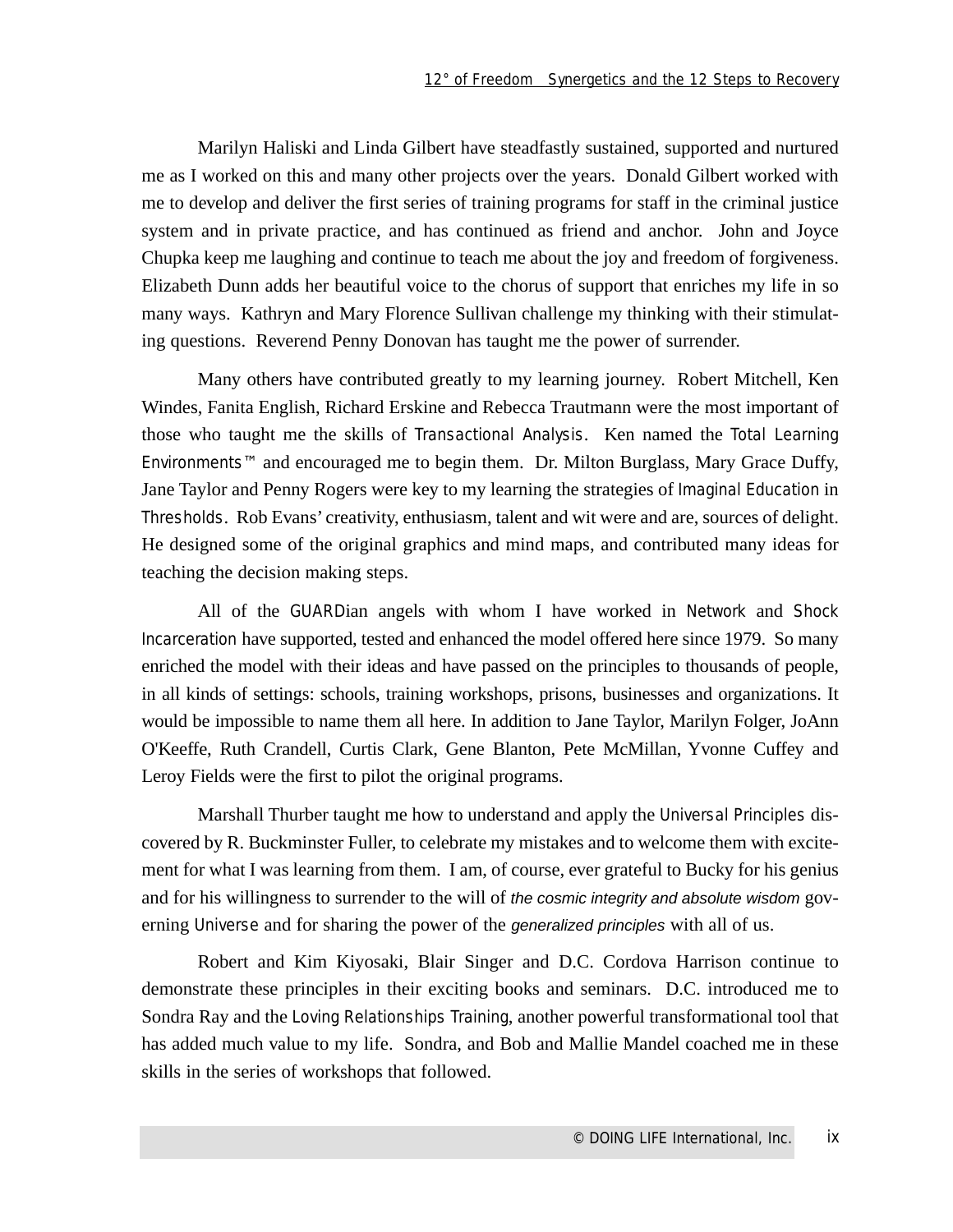Bobbi DePorter was Marshall Thurber's partner in the Burklyn Business School where I learned so much about accelerated learning and Synergetics in 1983. Bobbi's books, seminars and accelerated learning program for kids, *SuperCamp*, contributed greatly to my understanding of the learning process and got me thinking about Synergetics in new ways. Keith *"Big Dog"* Cunningham, Jerry Winerth and Randy Craft are my coaches, helping me understand the practical applications of Synergetics with great humor and skill. Amy Edmondson clarified much of my confusion and fuzzy thinking in her seminars and with her first book.

All of my "Global Buds" who do so much to spread the principles throughout the planet have my deepest gratitude for their enthusiastic support of me and my work. In addition to those already mentioned here, Judith Anderson, Julie Belden, Jaime Danforth, Diane Dean, Rob and Di Downie, Peter Meisen, Wayne and Lynn Morgan, Judith Orloff, Rolf Parta and Nick Rudd have believed in me and cheered me on. Luis Machado's generosity and enthusiasm in sharing his ideas was an extraordinary gift.

Yogi Desai and Swami Kripaluvanand taught me about holistic health and wellness through the science of yoga and meditation. Leaders of the Kripalu Holistic Health Center have taught me much about the joy of service. Bo and Sita Lozoff are the essence of Human Kindness. Their work in prisons is a great blessing.

Anthony Robbins and the developers of Neuro-Linguistic Programming expanded my repertoire of skills as a therapist and teacher. Tony is truly a master at what he does, modeling how to overcome F.E.A.R. through outrageous humor and generate the energy to accomplish any goal you desire. Dr. William Glasser's Reality Therapy and Control Theory are other key resources. His seminars were exciting opportunities to learn and grow on many levels.

Jerry Gillis continues to lead the team who make Shock Incarceration possible in the institutions. Phil Simiele, John Passmore, Jim Ratliff, Sandi Polakow, Paulette and Alan Strong, Cal and Dan West, Frank Benedetto, Bob Brown, Brian Carroll, Sue Gasiewicz, Dave Gray, Pat Harrity, Bruce Jarvis, Kevin Kallin, Wayne Lewis, Kim Longo, Guilio Manino, Barney Mikulski, Paul Pape, Jerry Peters, Vic Sorrento, Larry Sterns, Bill Wyant and Bill and Mike Wright, *"walk point"* for Shock, leading the way for many who have cheerfully taken up the standard. They set the tone for excellence in all they do. Carolyn Colunio, Lori Cullinan, Terri Koeppel, Perk Newell, Linda Olsen and Ginny Pezzula provide cheerful, practical support.

Doug Millar and Stacia Murphy were the first to "stand and deliver" by taking this work into the community in *AfterShock.* Their work has been invaluable in sustaining graduates post-release and in encouraging others to follow their lead.